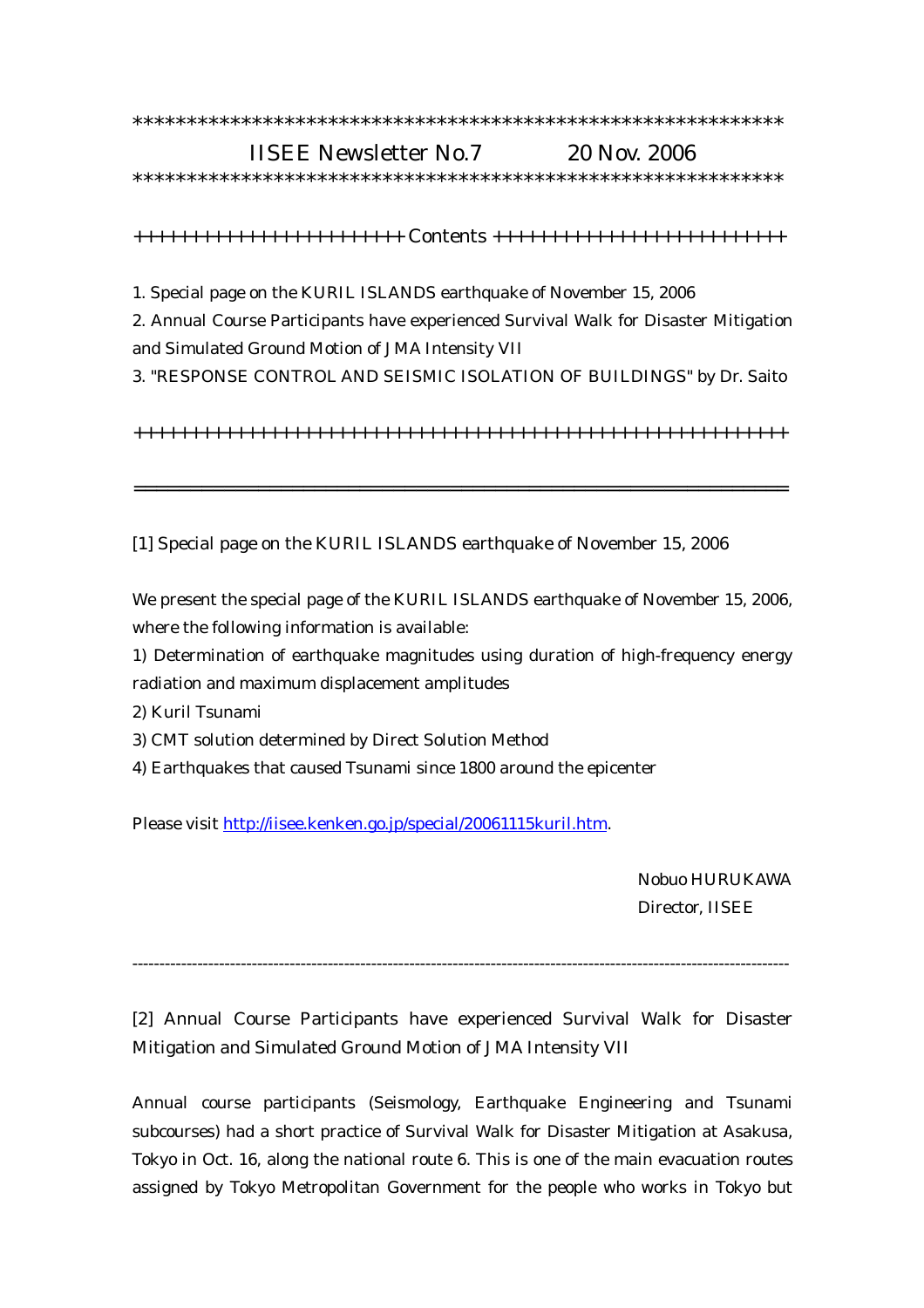lives the surrounding area and is expected to return home on foot in case of a severe earthquake disaster. Then, the participants went to Honjo Bosai-Kan and experienced the simulated ground motion of JMA Intensity VII (that corresponds to Modified Mercali Intensity XII) on a shaking table, fire fighting exercise, smoke maze and heavy windstorm. These activities belong to the lecture entitled "Dissemination for Earthquake Disaster Mitigation" for the annual course.

> Toshiaki YOKOI Chief Research Scientist, IISEE

[3] "RESPONSE CONTROL AND SEISMIC ISOLATION OF BUILDINGS" by Dr. Saito

-------------------------------------------------------------------------------------------------------------------------

CIB/TG44 Book, "RESPONSE CONTROL AND SEISMIC ISOLATION OF BUILDINGS" has been released since September 8, 2006 from Taylor & Francis.

## http://www.taylorandfrancis.com/

This book summarized state of the art of worldwide practice of response control and seismic isolation of buildings in China, Italy, Japan, Korea, New Zealand, Taiwan, and the United States of America. I, Dr. Taiki Saito, am an author of Chapter 1 and 4 of this book. You can search this book on http://www.amazon.com.



Response Control And Seismic Isolation of Buildings

CIB/TG44 Book, "RESPONSE CONTROL AND SEISMIC ISOLATION OF BUILDINGS" has been released since September 8, 2006 from Taylor & Francis. http://www.taylorandfrancis.com/

This book summarized state of the art of worldwide practice of response control and seismic isolation of buildings in China, Italy, Japan, Korea, New Zealand, Taiwan, and the United States of America. I, Dr. Taiki Saito, am an author of Chapter 1 and 4 of this book. You can search this book on http://www.amazon.com.

> Taiki SAITO Chief Research Engineer, IISEE